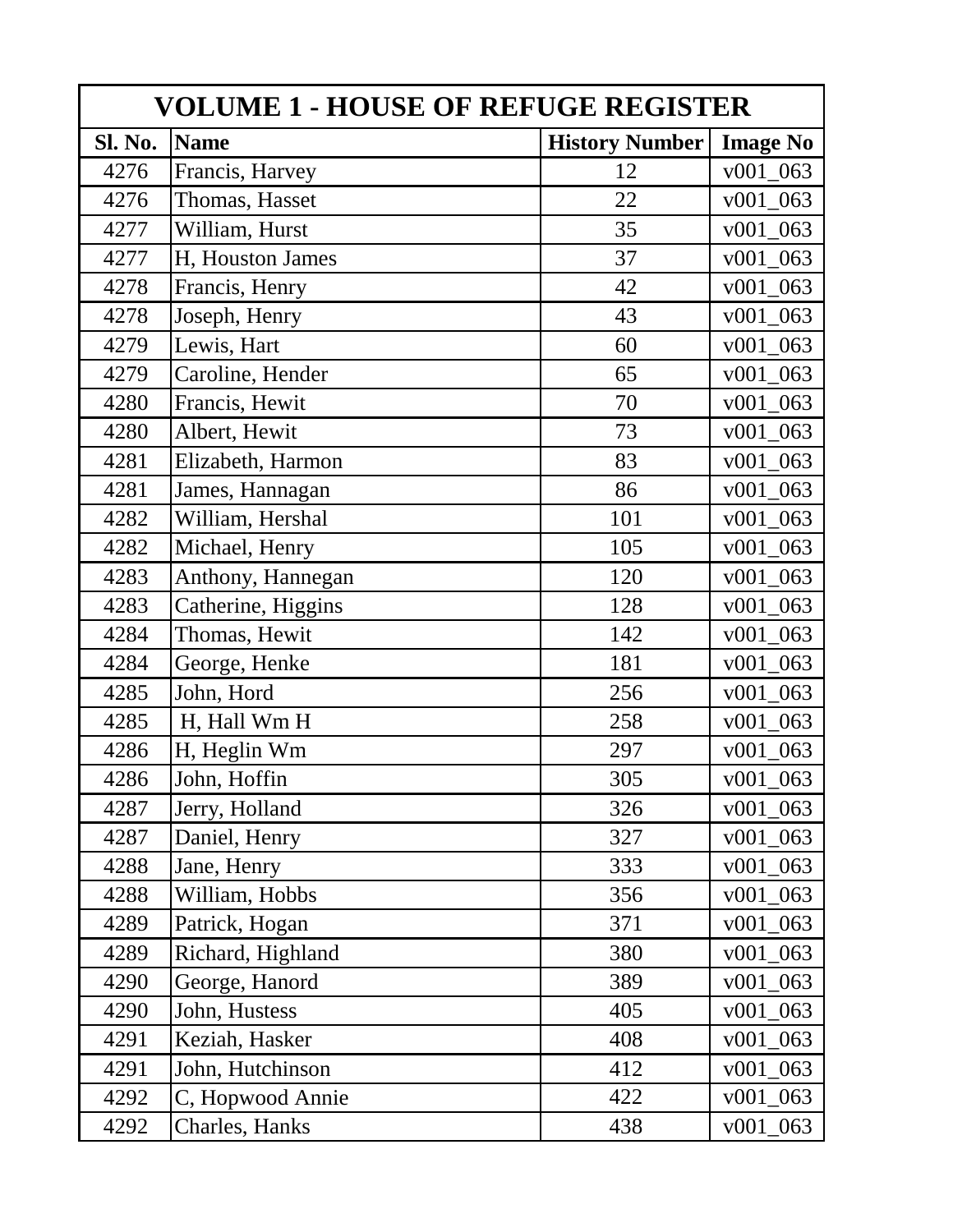| 4293 | Catherine, Hanek          | 445 | $v001_063$  |
|------|---------------------------|-----|-------------|
| 4293 | Mary, Hurly               | 446 | v001 063    |
| 4294 | James, Huddleson          | 448 | v001 063    |
| 4294 | John, Hampton             | 456 | $v001_063$  |
| 4295 | William, Heine            | 463 | $v001_063$  |
| 4295 | W, Hall Charles           | 481 | $v001_063$  |
| 4296 | <b>B</b> , Hall Theodore  | 482 | $v001_063$  |
| 4296 | Mary Jane, Hughes         | 487 | $v001_063$  |
| 4297 | C, Haney Mary             | 259 | $v001_063$  |
| 4297 | Michael, Hammer           | 489 | v001 063    |
| 4298 | Nathan, Hyanes            | 492 | $v001_063$  |
| 4298 | William, Hogan            | 518 | v001 063    |
| 4299 | Thomas, Hughes            | 522 | v001 063    |
| 4299 | <b>B</b> , Houston John   | 523 | $v001_063$  |
| 4300 | P, Hand Walter            | 525 | v001<br>063 |
| 4300 | S, Hayden George          | 530 | v001 063    |
| 4301 | Frank, Hoening            | 534 | v001 063    |
| 4301 | George, Hall              | 559 | v001 063    |
| 4302 | Charles, Hays             | 575 | $v001_063$  |
| 4302 | Henry, Herman             | 585 | $v001_063$  |
| 4303 | Fredik, Hodler            | 598 | $v001_063$  |
| 4303 | Conrad, Hall              | 621 | v001 063    |
| 4304 | J, Highland Maria         | 646 | v001 063    |
| 4304 | W, Harding Joseph         | 670 | $v001_063$  |
| 4305 | George, Honell            | 725 | $v001_063$  |
| 4305 | Margaret, Haugh           | 727 | $v001_063$  |
| 4306 | J, Huddleson Andrew       | 728 | $v001_063$  |
| 4306 | Joseph, Hand              | 736 | $v001_063$  |
| 4307 | David, Houston            | 746 | $v001_063$  |
| 4307 | <b>B</b> , Hoosick Robert | 754 | $v001_063$  |
| 4308 | John, Hudson              | 760 | $v001_063$  |
| 4308 | John, Holland             | 771 | $v001_063$  |
| 4309 | Fredik, Hartley           | 802 | $v001_063$  |
| 4309 | Henry, Haltzclan          | 804 | $v001_063$  |
| 4310 | Henry, Hudson             | 809 | v001 063    |
| 4310 | Richard, Hargrave         | 833 | v001 063    |